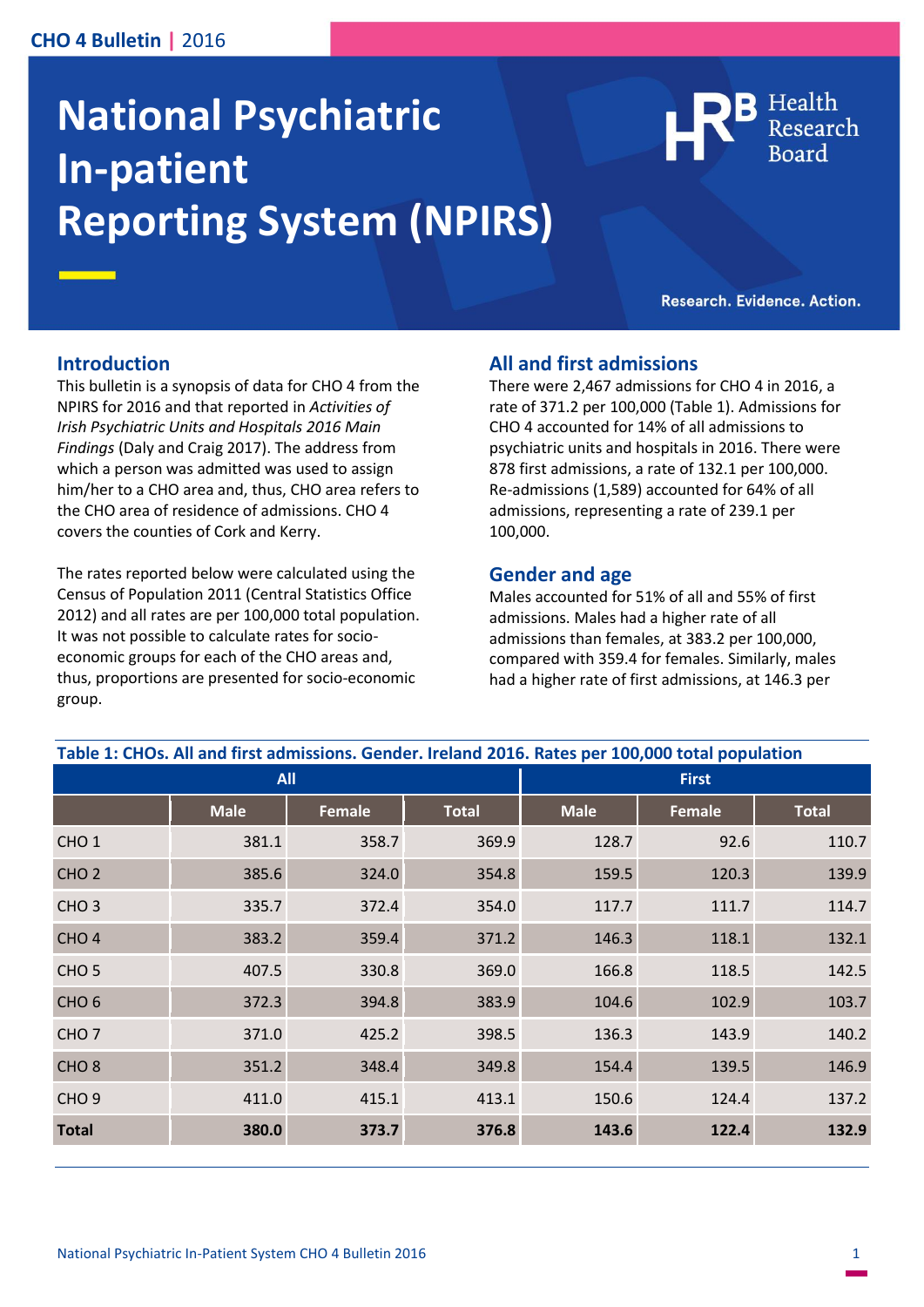# **CHO 4 Bulletin |** 2016

100,000 compared with 118.1 for females.

The 65–74 year age group had the highest rate of all admissions for CHO 4, at 528.0 per 100,000, followed by the 20–24 year age group, at 520.6, and the 55–64 year age group, at 517.4. The 75 year and over age group had the lowest rate of all admissions, at 316.5 per 100,000.

The 18–19 year age group had the highest rate of first admissions in CHO 4, at 315.3 per 100,000, followed by the 20–24 year age group, at 250.6, and the 35–44 year age group, at 173.5. The 65–74 year age group had the lowest rate of first admissions, at 141.5.

Age groups were condensed into two groups: under 45 years and 45 years and over. The 45 year and over age group had the highest rate of admissions in all CHO areas, with rates ranging from 642.6 per 100,000 in CHO 7 to 431.2 in CHO 2 (Figure 1). The 45 year and over group had a rate of 486.2 in CHO 4 while the under 45 year age group had a rate of 306.1. The rate of admission for the 45 year and over group in CHO 6 (574.4), CHO 7 (642.6) and CHO 8 (531.8) was over twice that of the under 45 year group for those areas.

#### **Marital status**

Single persons accounted for over half of all (61%)

and 58% of first admissions for CHO 4; married persons accounted for almost 24% of all and 27% of first admissions; widowed persons accounted for 6% of all and 5% of first admissions; and divorced persons accounted for 3% of all and 3% of first admissions.

#### **Socio-economic group**

Twenty-one per cent of all admissions had nonmanual occupations, 10% were semi-skilled, 9% were manual skilled and almost 9% were unskilled. However, it is worth noting that 29% of returns for CHO 4 did not specify an occupation, making assignment to a socio-economic group impossible. Proportions for first admissions were somewhat similar.

#### **Diagnosis**

Depressive disorders accounted for 25% of all admissions and 29% of first admissions for CHO 4; schizophrenia accounted for 22% of all and 17% of first admissions; and neuroses accounted for 8% of all and 11% of first admissions.

All and first admission rates in CHO 4 were highest for depressive disorders, at 94.4 (Figure 2) and 38.4 per 100,000, respectively. Schizophrenia had the second-highest rate of all admissions in CHO 4, at 81.6, followed by mania, at 51.6 and personality and behavioural disorders, at 37.2. Schizophrenia



#### **Figure 1: All admissions by age category by CHO area. Ireland 2016. Rates per 100,000 total population**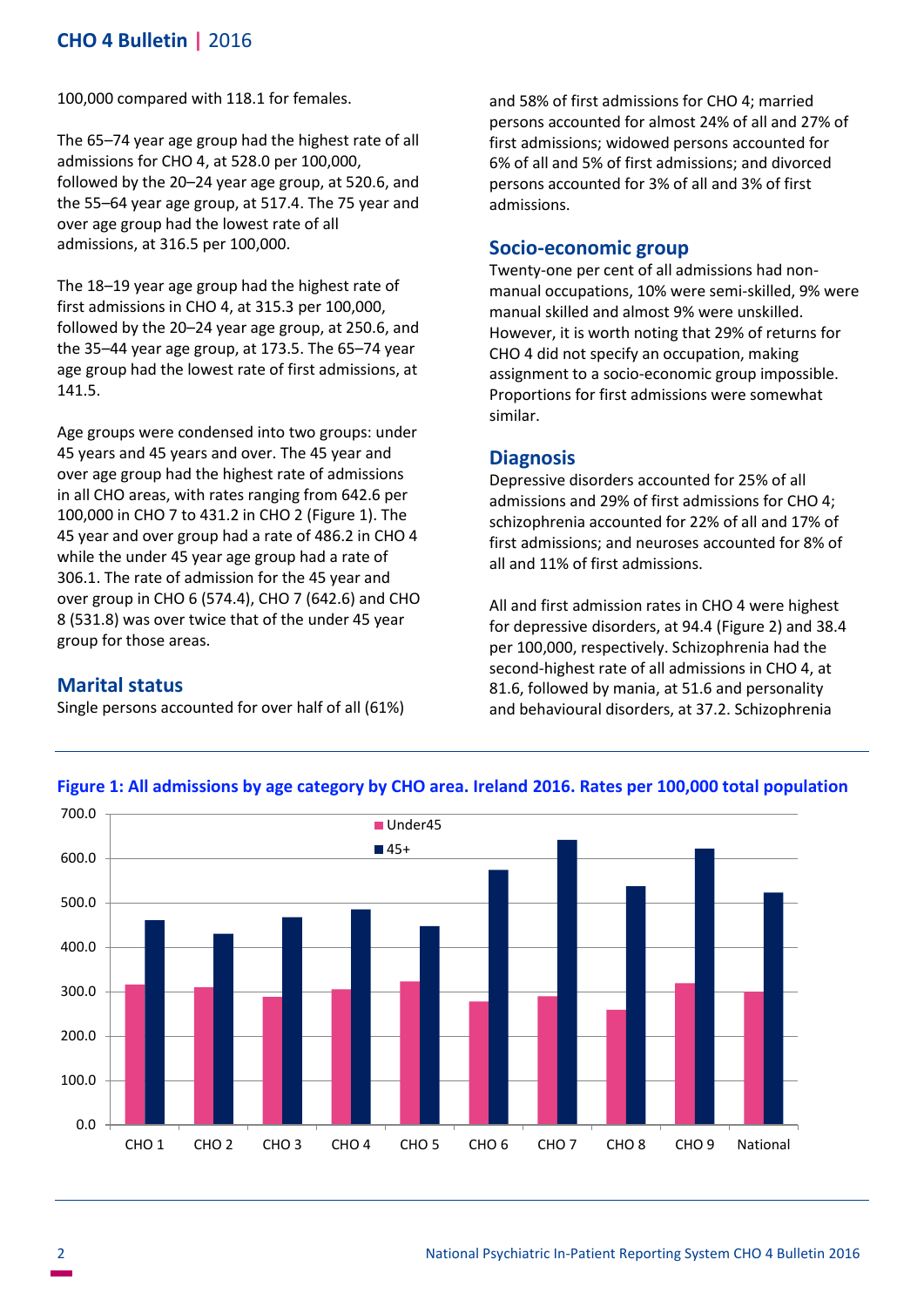# **CHO 4 Bulletin |** 2016

had the second-highest rate of first admissions in CHO 4, at 22.9 per 100,000, followed by neuroses, at 14.1.

#### **Legal status**

Involuntary admissions accounted for 13% of all and 13% of first admissions for CHO 4. The rate of all involuntary admissions in CHO 4 was 49.2, while that for first admissions was 16.9 per 100,000 (Figure 3).

#### **Hospital type**

Seventy-one per cent of all admissions for CHO 4 were to general hospital psychiatric units, almost 14% were to psychiatric hospitals/continuing care units and 15% were to independent/private and private charitable centres.

#### **Discharges**

There were 2,462 discharges (2,445 discharges and 17 deaths) for CHO 4 in 2016. Twenty-six per cent of discharges occurred within one week of admission, 16% occurred within one to two weeks and 22% occurred within two to four weeks of admission. Almost 94% of discharges occurred within

three months of admission. This is similar to the pattern observed nationally.

Discharges for CHO 4 accounted for 14% of all discharges and 17% of all in-patient days. The average length of stay for all discharges for CHO 4 was 68.7 days (median 17 days), the second-longest average length of stay amongst all CHO areas (Figure 4). This compares with the national average of 57.7 days (median 15 days).

When discharges with a length of stay of one year or more were excluded, discharges for CHO 4 again accounted for 14% of discharges and almost 15% of in-patient days. The average length of stay for discharges, excluding those with a length of stay of one year or more, was 29.2 days (median 17 days), the second-longest average length of stay amongst all CHO areas.

#### **References**

Central Statistics Office (2012) Census of Population 2011, www.cso.ie.

Daly A and Craig S (2017) *Activities of Irish Psychiatric Units and Hospitals 2016*. HRB Statistics Series 35. Dublin: Health Research Board.



## **Figure 2: Admissions for selected diagnostic groups by CHO area. Ireland 2016. Rates per 100,000 total population**